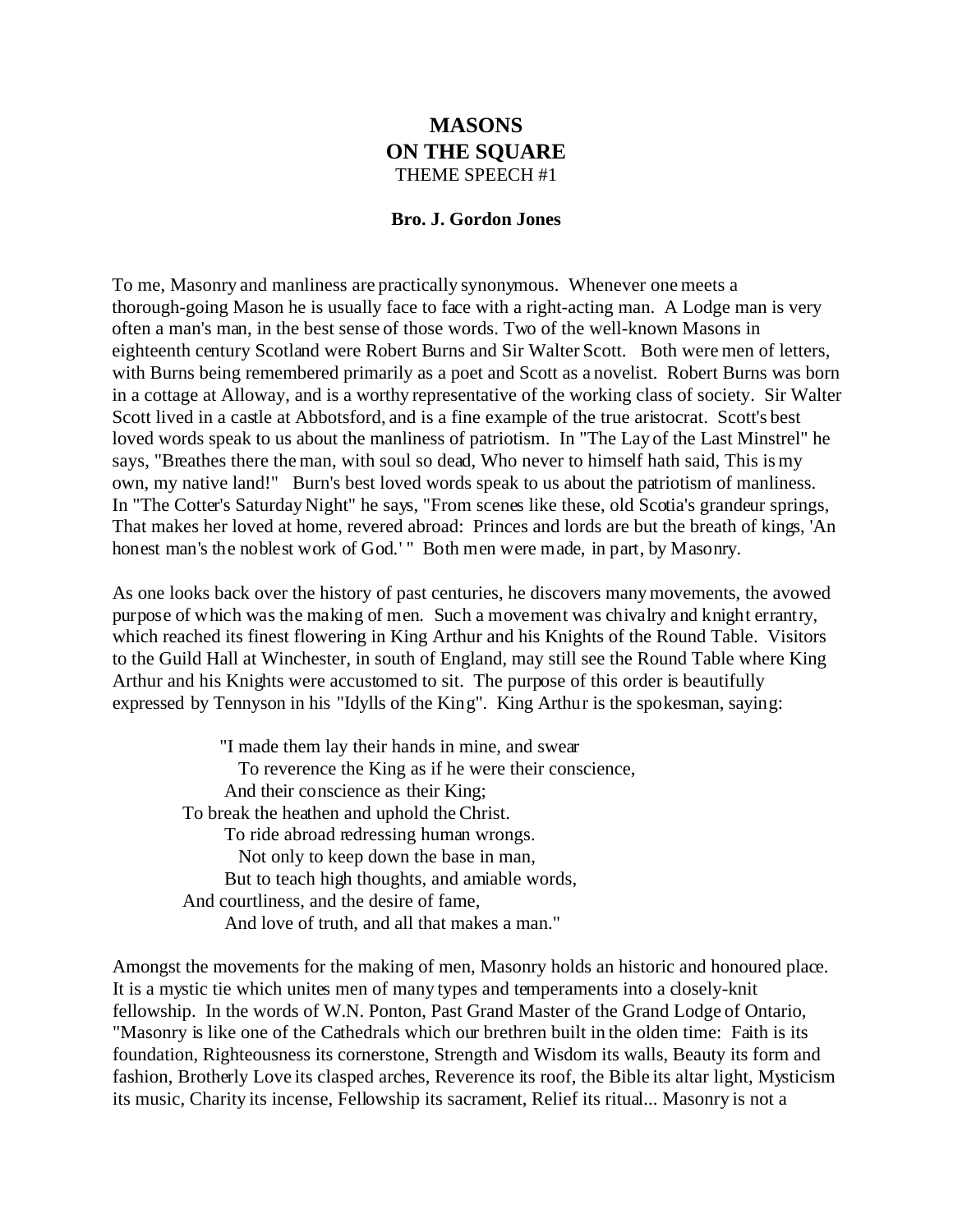Temple of Mysteries, nor a Repository of rituals, nor a Reformation of the Fallen, nor a Branch Office of a Benevolent Society, but the happy and restful, refined and intellectual home of men of good will and good sense; Brethren not Bondsmen, men of brain and brawn, young men and mature men, just average men in a world of motion and emotion, of aspiration and purposeful progress, men who have realized that the Brotherhood of Man begins with the Manhood of the Brother." Such manhood is four-square, like our Lodge Rooms. In some respects a Masonic Lodge is symbolic of our world. Its four comers represent the ends of the earth. At the centre is the Altar with its three Great Lights -- the Bible, the Square and the Compasses. In every Lodge there is the letter "G" -- the symbol of God, the Great Geometrician. The four sides of the Lodge represent the fur basic principles of personality. They are character or what a man is, conviction or what he believes, concentration or the things on which he focuses his life, and commitment or the causes to which he dedicates his manhood.

The first important quality in a mason's life is character, or what a man really is. Character is the focal point of personality. It is more significant than all our mental powers and social privileges added together. Every thought creates character. Every act is the incarnation of character. Every decision is a revelation of character. Every habit is a pillar in the edifice of character. William Thackeray, the English novelist, expressed an eternal truth when he said, "Sow a thought and reap an act; sow an act and reap a habit; sow a habit and reap a character; sow a character and reap an eternal destiny." Alongside these challenging words of an Englishman, let me place the incisive thoughts of an American, Henry Thoreau. He said, "It matters not half so much what kind of a ballot you drop into the ballot-box as what kind of a man you drop our of bed into the street every morning. This means that good character is a national asset. In business, it is better than cash. In politics, it is better than statesmanship. In education, it is better than culture. In religion, it is better than all the theological arguments and religious debates that were ever held.

In Canada, what we need more than anything else is an aristocracy of character. We do not really need any more mountains, no mountain ranges could surpass the Rockies or the Selkirks. We do not need any more rivers; no rivers could be more useful than the St. Lawrence, the Mackenzie and the Fraser. We do not need any more lakes; we can't imagine any lake to be more beautiful than Lake Louise or more extensive than Lake Superior. We do not need any more prairies, or forests, or mines; we have not yet exploited those we already have. What we do need is more and better people. To match the bigness of our country we need bigness of character. In Boston, the first question the visitor is asked is, Who were your parents? They believe in an aristocracy of birth. In Philadelphia, the first question is, From what schools have you graduated? They believe in an aristocracy of education. In New York, the first question is, How much are you worth? They believe in an aristocracy of wealth. By contrast, the first question we should ask about people in Canada is, What kind of people are we? What is the quality of our manhood? What is the nature of our character? That is what Rudyard Kipling, a well-known Mason of another generation, had in mind when he wrote his inspiring poem,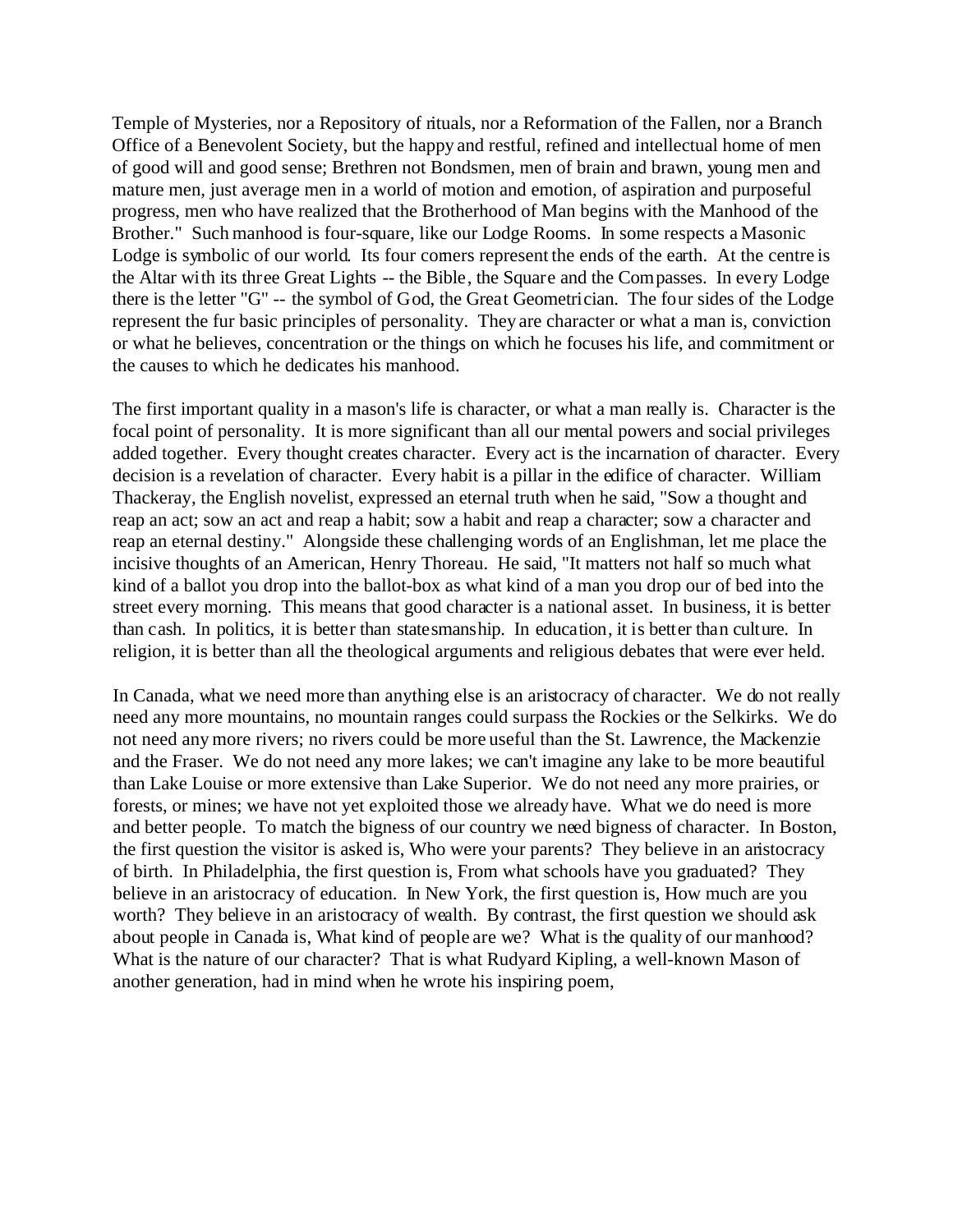"If you can keep your head when all about you Are losing theirs and blaming it on you; If you can trust yourself when all men doubt you But make allowance for their doubting too; If you can fill the unforgiving minute With sixty seconds worth of distance run, Yours is the Earth, and everything that's in it, And, what is more -- You'll be a Man, my son!"

Amongst Masons, much use is made of the symbolism of colours. Each one of the various degrees has its own distinctive colours. Generally speaking, red is the colour of sacrifice, while blue indicates loyalty. Black is the colour of evil, and white the colour of good. all of this is in line with a modern psychological theory that colour emanates from individuals. Just as every bird in the forest has its own distinctive song, and every flower in the field its own distinctive perfume, and every star in the sky its own distinctive light, so every man has his own distinctive colour. The character of any man is revealed by the colour which is associated with his personality. The envious man is green, while the melancholic man is said to be in a blue mood. the proud man is purple, which the angry man is scarlet, and the cowardly man is yellow. the sad, depressed person is wrapped in a mantle of grey, while the colour emanating from a confined sensualist is muddy brown. During the Second World War, I was with the Armies of Liberation when they passed through Belgium. Throughout the German occupation the Belgians were forbidden to show their flags, the colours of which are red, black and gold. On the day of liberation, in one of the villages, a brave thing happened, the news of which flew like wildfire through the country, cheering everybody. Walking down the main street of their village, their arms twined around each other's waist, were three little Belgian girls. Each was dressed in a yellow blouse, black skirt and red stockings. The children had found a way to show their flag in spite of the German restrictions. They did not hoist their flag on a pole, nor drape it from a window. They wore it. Everyone saw in those little girls the spirit of Belgium, unbroken and unafraid, clothed in the colours of the flag of Belgium. In somewhat the same way, we show the colours of our character.

In the long run good character is made by two small words, -- "Yes" and "No". The secret of pure, fine character is the ability to say "Yes" to all that life offers which is good and right, and the strength to say "No" to all that weakens and defiles. The mind of a man is like a legislative assembly, where the representatives of our human faculties sit is session. Each faculty has a vote on every great question which may come up for discussion. Here sits Reason, the philosopher of your soul; Conscience, the judge of your soul; Imagination, the artist of your soul; Will, the executive of your soul; Hope, the poet of your soul; Faith, the prophet of your soul; and Love, the queen of your soul. On every great issue, let every voice be heard. the Spirit, which is the speaker of the house, will call for a decision. You register your vote; the answer is "Yes" or "No". so, your life is governed, so, the choices of your life are expressed; so, the character of your personality is revealed.

## **"If."**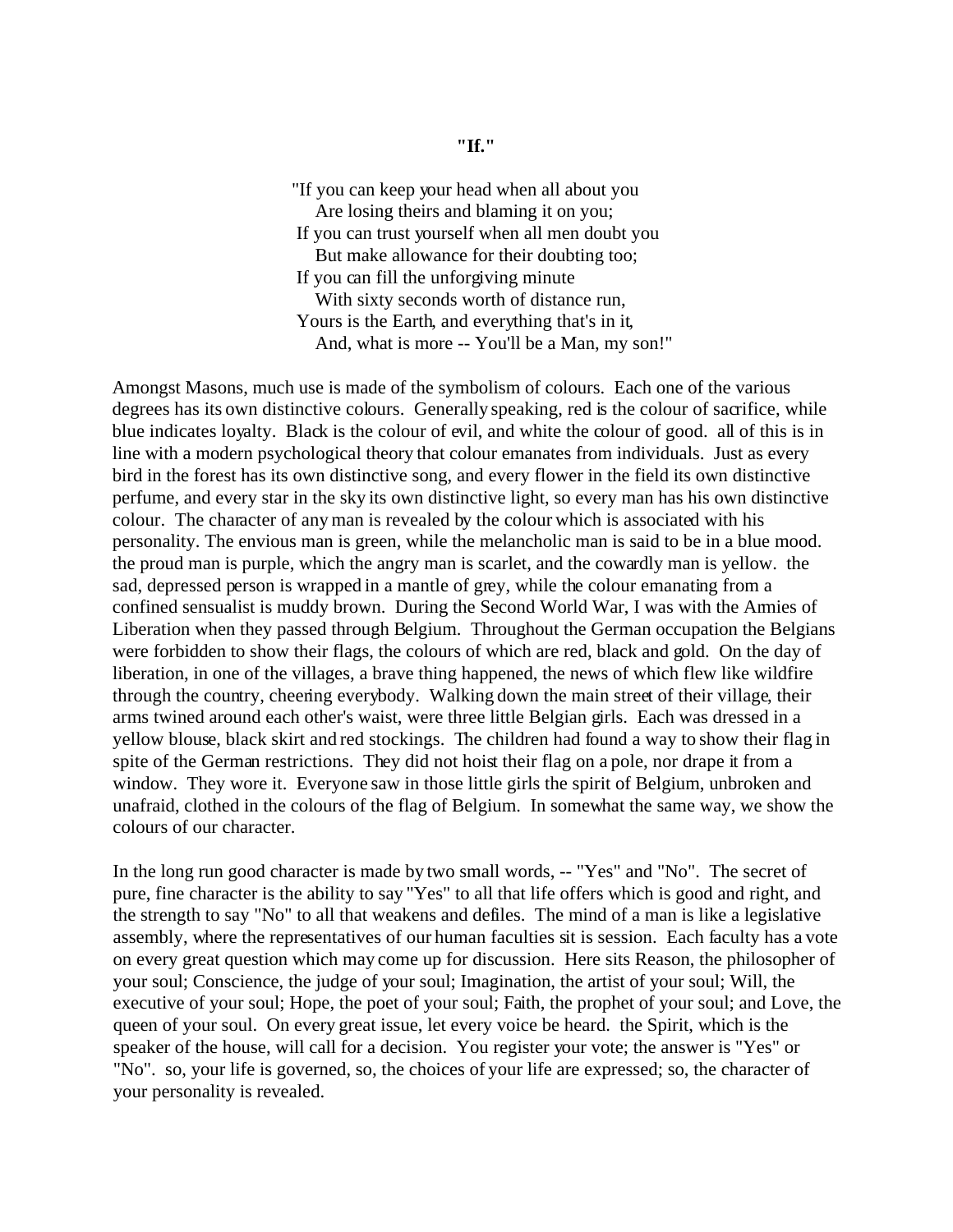Character by itself, however, is not enough; in addition, a man needs conviction. If character is what a man is, then conviction is what a man believes. convictions are the stuff out of which history is made. If you would master any period of history you must discover the masterminds, the master convictions, of that period. The conviction of Columbus gave us a new world. The conviction of Galileo gave us a new astronomy. the conviction of Guttenberg gave us a new enlightenment. Shakespeare's beliefs meant new forms of drama; Michael Angelo's -- new theories of art; Faraday's -- new principles of science. There was only one John Wesley, but his convictions are believed by multitudes of Methodists. There was only one Martin Luther, but his beliefs are accepted by millions of Protestants. There is only one Christ, but twenty centuries of Christians have regarded His teachings as "The Truth". Remember the words of Victor Hugo: "What is grander than the everlasting hills, -- A storm at sea! And what is grander than a storm at sea? -- the starry night! And what is grander than the starry night? -- a conviction in the mind of a man!" to me, a Mason is not a wishy-washy, namby-pamby sort of person; he is a man with a conviction.

At this point it should be noted that a conviction is something more than a whim. convictions and whims both look toward action, but there is only the remotest possibility of their travelling in the same direction or reaching the same goals. A whim is like a sailing vessel, which tacks to and fro against adverse winds; a conviction is like a stately steamship, which pushes ahead through storm and sunshine toward its chosen destination. A whim is like a weathervane, which points north with the north wind or east with an east wind; a conviction is like the magnetic needle of a compass, which points to the north no matter which way the wind is blowing. It was a mere whim on the part of many people in the United States when they began to talk about the emancipation of the slaves. It was a mere whim, I say, because they talked and did nothing about it. However, it was a conviction on the part of William Lloyd Garrison when he championed the cause of the Negro. In 1831, he was 26 years old, poor, self-taught, obscure, sleeping in his printing office with a table for a bed and a book for a pillow; in this manner he printed "The Liberator". After he died, they erected a monument to him on commonwealth Avenue, in Boston. On that memorial they carved Garrison's motto -- "My Country is the World, my countrymen are mankind (his masthead on "The Liberation"); I am in earnest. I will not equivocate; I will not excuse; I will not retreat a single inch; and I will be heard." With this motto to guide him; Garrison made his newspaper, "The Liberator", one of the most influential periodicals ever printed in America.

Besides character and conviction, a man needs concentration. This has to do with the things upon which a person focuses his energies. If Masons are to serve their communities adequately, they must learn to specialize. they can't do everything; but they can do something. One day I was with a group of friends who were bathing in the Great Salt Lake of Utah. We were told that the water was filled with salt. We could taste it, so we knew it was there, but we were not greatly impressed. "Looks just about the same as water from another river or lake," said one member of the party, somewhat scornfully. However, that day we put some of that Salt Lake water in a glass and left it exposed to the heat of the sun. It was some time before we thought of it again. the sun's rays had caused the rapid evaporation of the water, and there was the salt, crusty and yellow-white, covering the bottom of the glass. Everyone was surprised. "Who would have thought that all that salt could have been in that small amount of water?" The salt was there in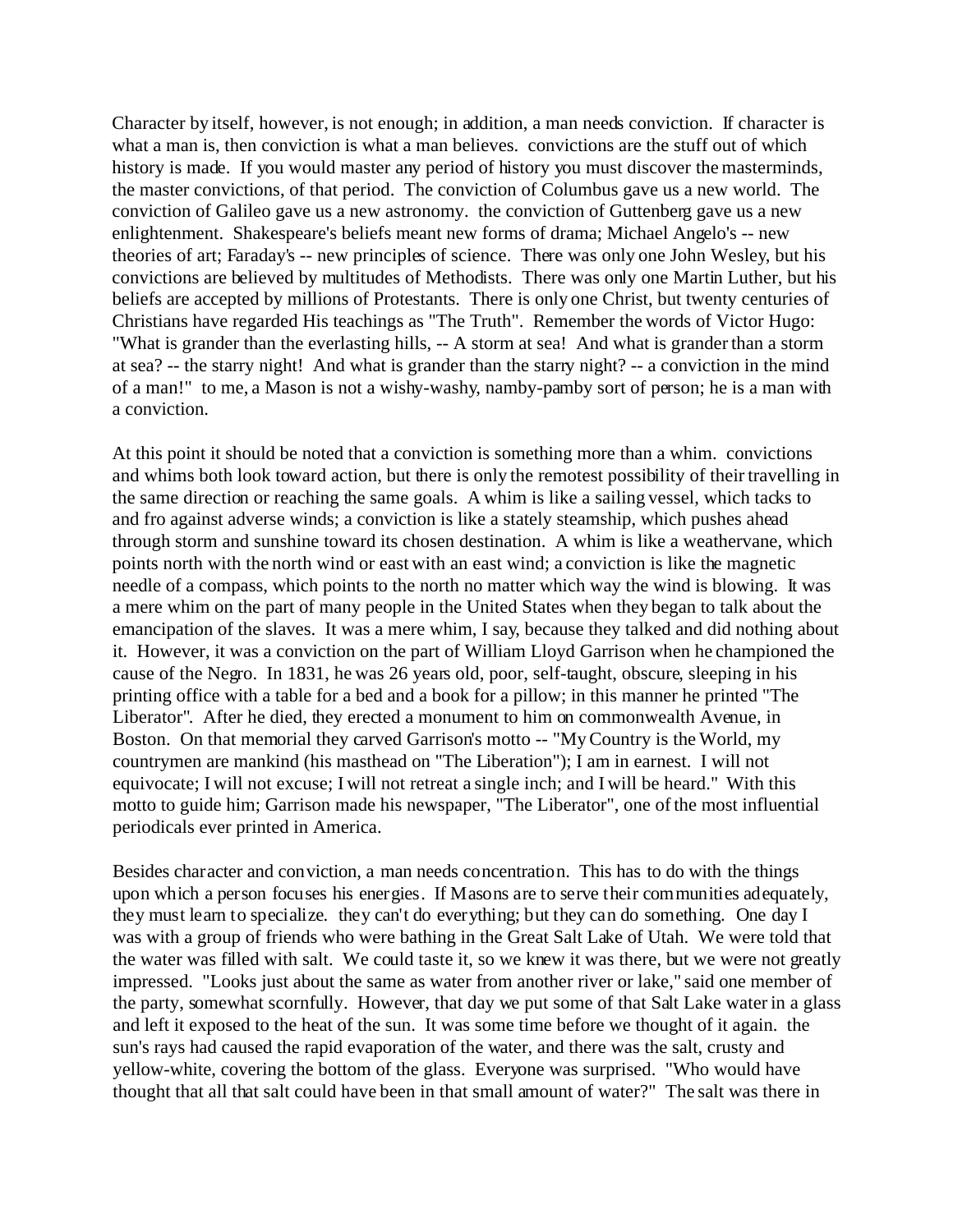## the

water all the time, but it had made no impression on us. Just as soon as the water was gone we saw the salt and that did impress us. Concentration is really the process of elimination, and the process of elimination gives us some of our most valuable products diamonds, gold, silver, coke, carbon, flour, as well as many other substances in every day use. In these processes, everything of secondary value is taken out, while the one thing desired is left in. That is what Masons will have to do with their plans to serve the community -- eliminate all secondary purposes and concentrate on their primary plans.

I need hardly remind you that the giants of our race have been men of concentration who have struck sledge-hammer blows in one place until they have accomplished their purpose. Edward Gibbon, the English historian, was twenty-six years writing his masterpiece, "The Decline and Fall of the Roman Empire." Thomas Grey, the English poet, was seven years writing his famous "Elegy Written in a Country Churchyard." James Watt laboured thirty years on the condensing engine. George Stephenson worked fifteen years in perfecting the locomotive. Abraham Lincoln, loved today as no other American is loved, would walk sixteen miles to borrow a book; in his spare moments, while resting from rail splitting or ploughing, he would study these books.

At the entrance to one of the main buildings of Oberlin College in Ohio, you will see a life-size statue of a young man just nineteen years of age, named Charles Martin Hall. About 1884, Charles Hall was a student in the science classes at Oberlin College. His professor was a man name F.F. Jewett. That year the new students in science heard Professor Jewett say, "If any man should invent a process by which aluminum could be made on a commercial scale, not only would he be a benefactor to the world, but he would also be able to lay up for himself a great fortune." Turning to his classmates, Charles Hall said, "I'm going for that metal." and, he went for it. His own private laboratory was the woodshed behind his home equipped with batteries and simple apparatus, mostly borrowed or home made. Two years later, the twenty-one year old Hall ran in excitement to Professor Jewett, exclaiming, "I've got it!" In his hand lay a dozen aluminum buttons which he had produced electrolytically. Those buttons are referred to today as "the crown jewels" of the aluminum business. The process discovered by Charles Martin Hall is identically the same as that used by the Aluminum company of Canada in their giant processing plants at Kitimat in British Columbia. concentration is the method which produces results in all walks of life whether we are writing a book, or perfecting a formula, or serving a community. by concentration, the last battle is won, the last mountain peak is scaled, the last enemy is overcome. would you explore the unexplored atom, chart the unknown heavens, write the geological history of the universe, map the trail of life through its biological developments, then, you must say, as Paul said, "This one thing I do!"

On further quality is needed in the making of a man; it is commitment. In every man's mind there should be some idea or ideal around which he organizes his purposes, and to which he dedicates his powers. It is the cause or conviction to which a man pledges his allegiance when he is on his knees. On his knees David Livingstone opened up the Dark Continent of Africa to the light of the Gospel of Christ. On his knees, he spent his last night in prayer for freedom for Africa, and, on his knees he struck the death-blow of slavery for Africa's peoples. On his knees William Carey received power to translate the Bible into more than twenty-six languages of India and to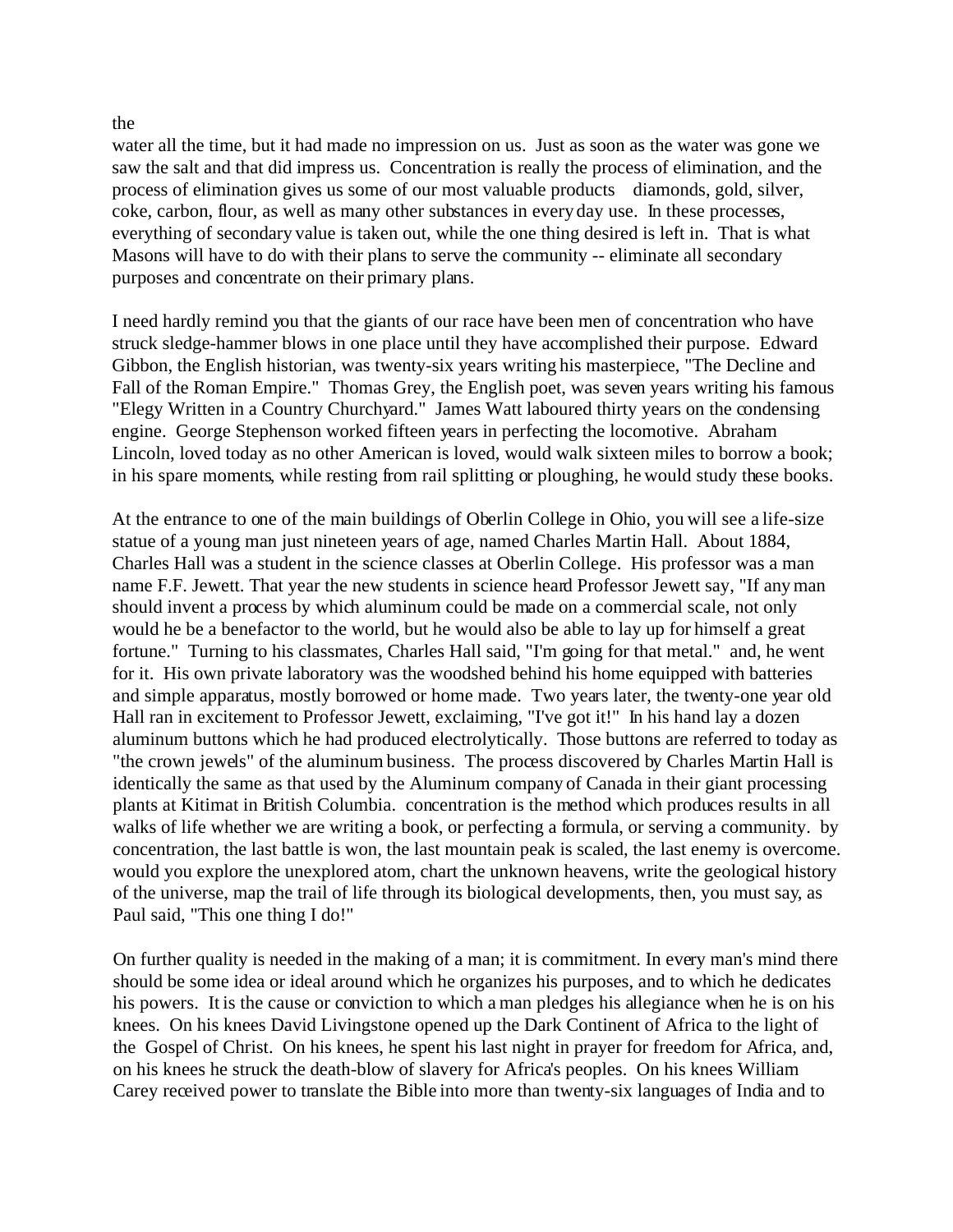become the father of modern missions in that land. On his knees Martin Luther climbed the Scala Santa or Sacred Stairway in Rome seeking peace for his soul; it was on his knees that it was revealed to him that "the just shall live by faith," and on his knees he broke the shackles of religious oppression and launched the great Reformation movement. It was on his knees that Moses led the Children of Israel out of Egypt into the Promised Land of Palestine. Nehemiah rebuilt the walls of Jerusalem, but every stone was laid by men who dedicated themselves to this task on their knees. On his knees, Jesus wrought miracles, fed the multitudes, healed the sick, and received power to die for the sins of the race. And, my brother Masons, it was on your knees you took your vows as Freemasons. It was on your knees you heard the Apron Charges for the First Degree, the Second Degree, and the Third Degree of Masonry. It was on your knees you became a Master Mason, pledging yourself to Truth, Charity and Service -- the Truth by which no man is ever injured, the Charity without which no dogma is worth holding, and the Doing of Good which is the finest art known upon earth and among men.

To bring these matter to a conclusion, let me tell you how one man was made by his character, his convictions, his concentration and his commitment. It occurred in italy during the Second World War. In December 1943, the First Canadian Division, of which I was the Senior Chaplain, had to fight one of its most difficult battles. The objective was the Town of Ortona. The struggle took place at Christmas, that time of the year which is usually dedicated to peace and good will. In one of the reinforced trenches captured from the Germans, the Canadians found a fully-decorated Christmas Tree. Before evacuating this trench, the Germans had put a note on their tree, "Merry Christmas to the Canadians. We'll make it hot for you when we reach the hills." In the battle for Ortona one of the Company commanders, in the Hastings and Prince Edward Regiment, was Major Alexander Railton Campbell, aged 34, from Perth, Ontario. He lost his life leading his company into action. At the time of his burial there was found in his pocket, in his own handwriting, a little poem called, "Prayer Before Battle".

 "When 'neath the rumble of the guns, I lead my men against the Huns, It's then I feel so all alone, so weak, so scared, I often wonder how I dared Accept the task of leading men.

 I wonder, worry, fret, and then -- I pray, Oh God, who promised oft To humble men to lend an ear, Now in my troubled state of mind Draw near, Oh God, draw near.

 Make me more willing to obey, Help me to merit my command, And if this be my fatal day, Reach out, Oh God, Thy helping hand And lead me to Thy Promised Land.